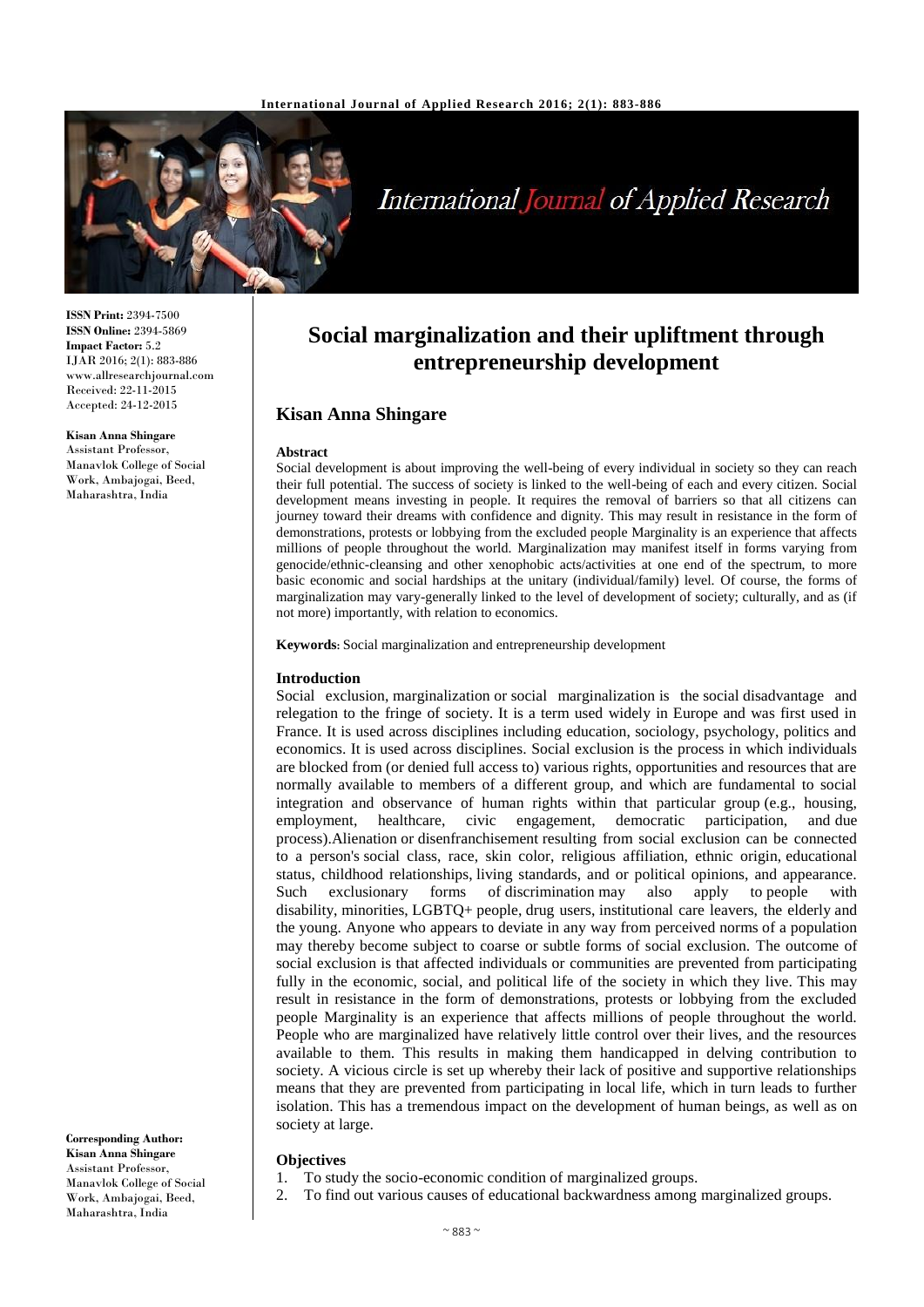#### **Hypothesis**

- 1. Weak socio-economical conditions of marginal families results in low educational status.
- 2. Marginalized groups have lack of educational awareness and lack of educational environment which effect on their children's educational performance.
- 3. Government through entrepreneurship development schemes can uplift marginal groups in the society.

#### **Methodology**

A research design is a plan, structure and strategy of investigation so conceived as to obtain answer to research questions or problems. The research design refers to the overall strategy that choose to integrate the different components of the study in a coherent and logical way, thereby, ensuring effectively address the research problem; it constitutes the blueprint for the collection, measurement, and analysis of data. Research design is the framework of research methods and techniques chosen by a researcher. The design allows researchers to hone in on research methods that are suitable for the subject matter and set up their studies up for success.

Accurate purpose statement- the research is aimed to explore the education status of marginal groups and suggest necessary intervention to cope up with the problems .Primary bata is collected from respondent through interview schedule. Secondary data has been collected from various books and journals.

As the objective of development is to create an enabling environment for people to enjoy a productive, healthy, and creative life, it is important to address the issue of marginalization. Development is always broadly conceived in terms of mass participation. Marginalization deprives a large majority of people across the globe from participating in the development. It is a complex problem, and there are many factors that cause marginalization. This complex and serious problem needs to be addressed at the policy level. This project deals with the problems associated with the groups suffering from marginalization and the ways to reduce them.

#### **Meaning and definition of marginalized groups and marginalization**

In general, the term 'marginalization' describes the overt actions or tendencies of human societies, where people who they perceive to undesirable or without useful function, are excluded, i.e., marginalized. These people, who are marginalized, from a GROUP or COMMUNITY for their protection and integration and are known as 'marginalized groups'. This limits their opportunities and means for survival. Peter Leonard defines marginality as, ". . . being outside the mainstream of productive activity and/or social reproductive activity".

The Encyclopedia of Public Health defines marginalized groups as, 'To be marginalized is to be placed in the margins, and thus excluded from the privilege and power found at the center". Latin observes that-

#### **"'Marginality' is so thoroughly demeaning, for economic well-being, for human dignity, as well as for physical security. Marginal groups can always be identified by members of dominant society, and will face irrevocable discrimination."**

These definitions are mentioned in different contexts and show that marginalization is a slippery and multilayered

concept. Marginalization has aspects in sociological, economic, and political debates. Marginalization may manifest itself in forms varying from genocide/ethniccleansing and other xenophobic acts/activities at one end of the spectrum, to more basic economic and social hardships at the unitary (individual/family) level. Of course, the forms of marginalization may vary—generally linked to the level of development of society; culturally, and as (if not more) importantly, with relation to economics. For example, it would generally be true, that there would exist more "marginalized" groups in the Third World", and developing nations, that in the Developed/First-World nations. Indeed, there can be a distinction made, on the basis of the "choice" that one has within this context—those in the Third World who live under impoverished conditions, through no choice of their own (being far removed from the protectionism that exists for people in the First World,) are often left to die due to hunger, disease, and war. One can also add to this various minority, as well as women. Within the First World, lowincome drug addicts stand out as being the most marginalized. This deliberate or chosen marginalization of people carries with it aspects of a so-called "Social Darwinism".

To further clarify the meaning and concept let us discuss certain characteristics of marginalized groups:

Usually, a minority group has the following characteristics: 1) It suffers from discrimination and subordination.

2) They have physical and/or cultural traits that set them apart, and which are disapproved of, by a dominant group.

3) They share a sense of collective identity and common burdens.

4) They have shared social rules about who belongs, and who does not.

5) They have a tendency to marry within the group.

Thus, marginalization is complex as well as a shifting phenomenon linked to social status.

#### **Various marginalized groups and their problems**

Most vulnerable marginalized groups in almost every society can be summarized as below:

#### **1. Women**

Under different economic conditions, and under the influence of specific historical, cultural, legal and religious factors, marginalization is one of the manifestations of gender inequality. In other words, women may be excluded from certain jobs and occupations, incorporated into certain others, and marginalized in others. In general, they are always marginalized relative to men, in every country and culture. Women (or, men) don't present a homogeneous category where members have common interests, abilities, or practices. Women belonging to lower classes, lower castes, illiterate, and the poorest region have different levels of marginalization than their better-off counterparts.

#### **2. People with disabilities**

People with disabilities have had to battle against centuries of biased assumptions, harmful stereotypes, and irrational fears. The stigmatization of disability resulted in the social and economic marginalization of generations with disabilities, and, like many other oppressed minorities, this has left people with disabilities in a severe state of impoverishment for centuries. The proportion of the disabled population in India is about 21.9 million.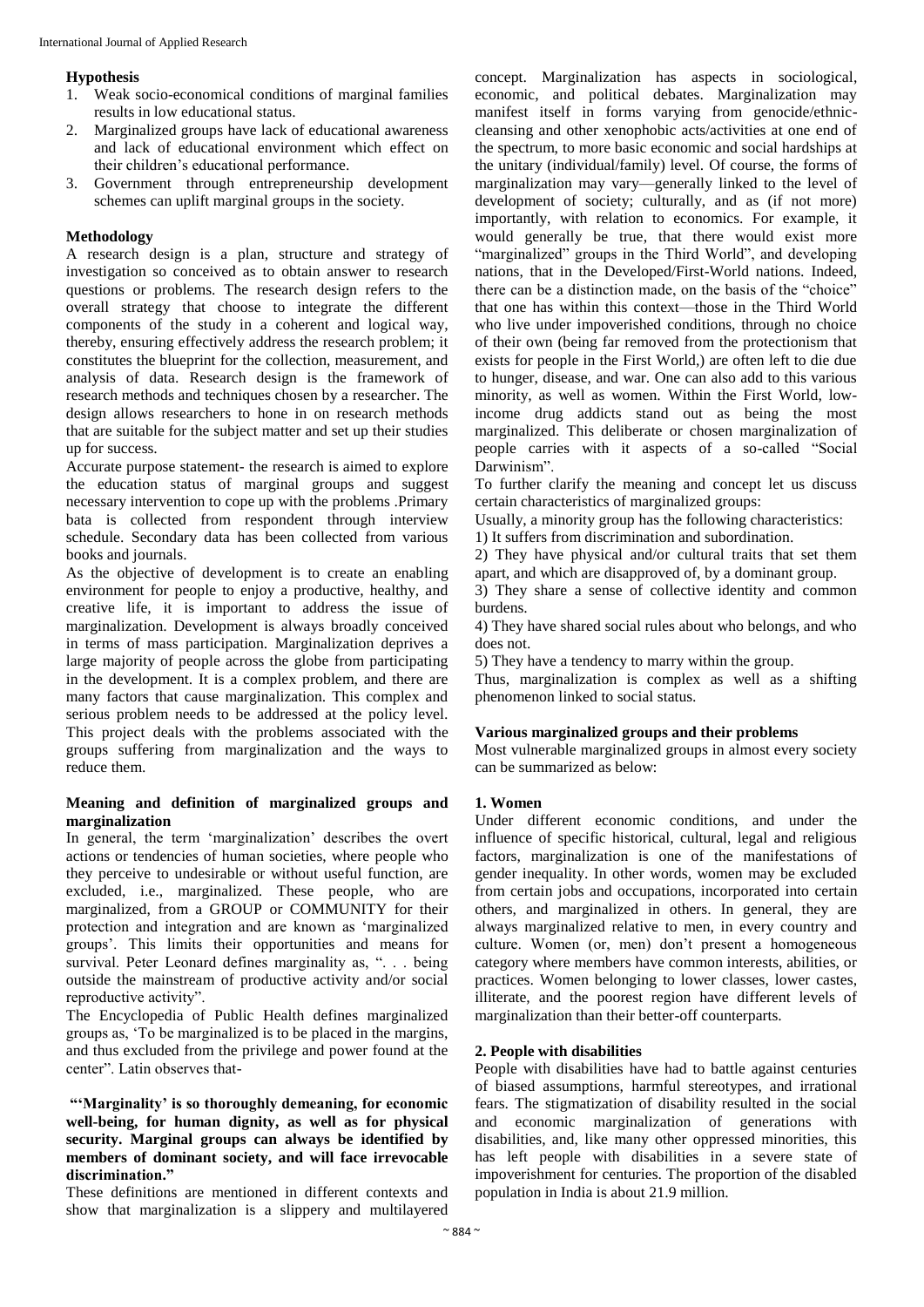The percentage of the disabled population to the total population is about 2.13 percent. There are interstate and interregional differences in the disabled population. The disabled face various types of barriers while seeking access to health and health services. Among those who are disabled women, children and age are more vulnerable and need attention.

#### **3. Schedule castes (Dalits)**

The caste system is a strictly hierarchical social system based on underlying notions of purity and pollution. Brahmins are on the top of the hierarchy and Shudras or Dalits constitute the bottom of the hierarchy. The marginalization of Dalits influences all spheres of their life, violating basic human rights such as civil, political, social, economic and cultural rights.

A major proportion of the lower castes and Dalits are still dependent on others for their livelihood. Dalits do not refer to caste but suggest a group who are in a state of oppression, social disability and who are helpless and poor. Literacy rates among Dalits are very low. They have meager purchasing power and have poor housing conditions as well as have low access to resources and entitlements.

Structural discrimination against these groups takes place in the form of physical, psychological, emotional and cultural abuse which receives legitimacy from the social structure and the social system. Physical segregation of their settlements is common in the villages forcing them to live in the most unhygienic and inhabitable conditions. All these factors affect their health status, access to healthcare and quality of life. There are high rates of malnutrition reported among the marginalized groups resulting in mortality, morbidity, and anemia. Access to and utilization of healthcare among the marginalized groups are influenced by their socio-economic status within society.

Caste-based marginalization is one of the most serious human rights issues in the world today, adversely affecting more than 260 million people mostly reside in India. Castebased discrimination entails social and economic exclusion, segregation in housing, denial, and restrictions of access to public and private services and employment, and enforcement of certain types of jobs on Dalits, resulting in a system of modern day slavery or bonded labor. However, in recent years due to affirmative action and legal protection, the intensity of caste-based marginalization is reducing.

#### **4. Scheduled tribes**

The Scheduled Tribes like the Scheduled Castes face structural discrimination within Indian society. Unlike the Scheduled Castes, the Scheduled Tribes are a product of marginalization based on ethnicity. In India, the Scheduled Tribes population is around 84.3 million and is considered to be socially and economically disadvantaged. Their percentages in the population and numbers, however, vary from State to State. They are mainly landless with little control over resources such as land, forest, and water.

They constitute a large proportion of agricultural laborers, casual laborers, plantation laborers, industrial laborers etc. This has resulted in poverty among them, low levels of education, poor health and reduced access to healthcare services. They belong to the poorest strata of the society and have severe health problems.

#### **5. Elderly or Aged People**

Aging is an inevitable and inexorable process in life. In

India, the population of the elderly is growing rapidly and is emerging as a serious area of concern for the government and the policy planners. According to data on the age of India's population, in Census 2001, there are a little over 76.6 million people above 60 years, constituting 7.2 percent of the population. The number of people over 60 years in 1991 was 6.8 percent of the country's population. The vulnerability among the elderly is not only due to an increased incidence of illness and disability but also due to their economic dependency upon their spouses, children, and other younger family members. According to the 2001 census, 33.1 percent of the elderly in India live without their spouses.

The widowers among older men form 14.9 percent as against 50.1 percent widows among elderly women. Among the elderly (80 years and above), 71.1 percent of women were widows while widowers formed only 28.9 percent of men. Lack of economic dependence has an impact on their access to food, clothing, and healthcare. Among the basic needs of the elderly, medicine features as the highest unmet need. Healthcare of the elderly is a major concern for society as aging is often accompanied by multiple illnesses and physical ailments.

#### **6. Children**

Children Mortality and morbidity among children are caused and compounded by poverty, their sex and caste position in society.

All these have consequences on their nutrition intake, access to healthcare, environment, and education. Poverty has a direct impact on the mortality and morbidity among children. In India, a girl child faces discrimination and differential access to nutritious food and gender-based violence is evident from the falling sex ratio and the use of technologies to eliminate the girl child. The manifestations of these violations are various, ranging from child labor, child trafficking, to commercial sexual exploitation and many other forms of violence and abuse.

With an estimated 12.6 million children engaged in hazardous occupations (2001 Census), for instance, India has the largest number of child laborers under the age of 14 in the world. Among children, there are some groups like street children and children of sex workers who face additional forms of discrimination. A large number of children are reportedly trafficked to the neighboring countries.

Trafficking of children also continues to be a serious problem in India. While systematic data and information on child protection issues are still not always available, evidence suggests that children in need of special protection belong to communities suffering disadvantage and social exclusion such as scheduled castes and tribes, and the poor (UNICEF, India).

#### **7. Sexual minorities**

Another group that faces stigma and discrimination are sexual minorities. Those identified as gay, lesbian, transgender, bisexual, kothi and hijra; experience various forms of discrimination within the society and the health system. Due to the dominance of heteronymous sexual relations as the only form of normal acceptable relations within the society, individuals who are identified as having same-sex sexual preferences are ridiculed and ostracized by their own family and are left with very limited support structures and networks of community that provide the